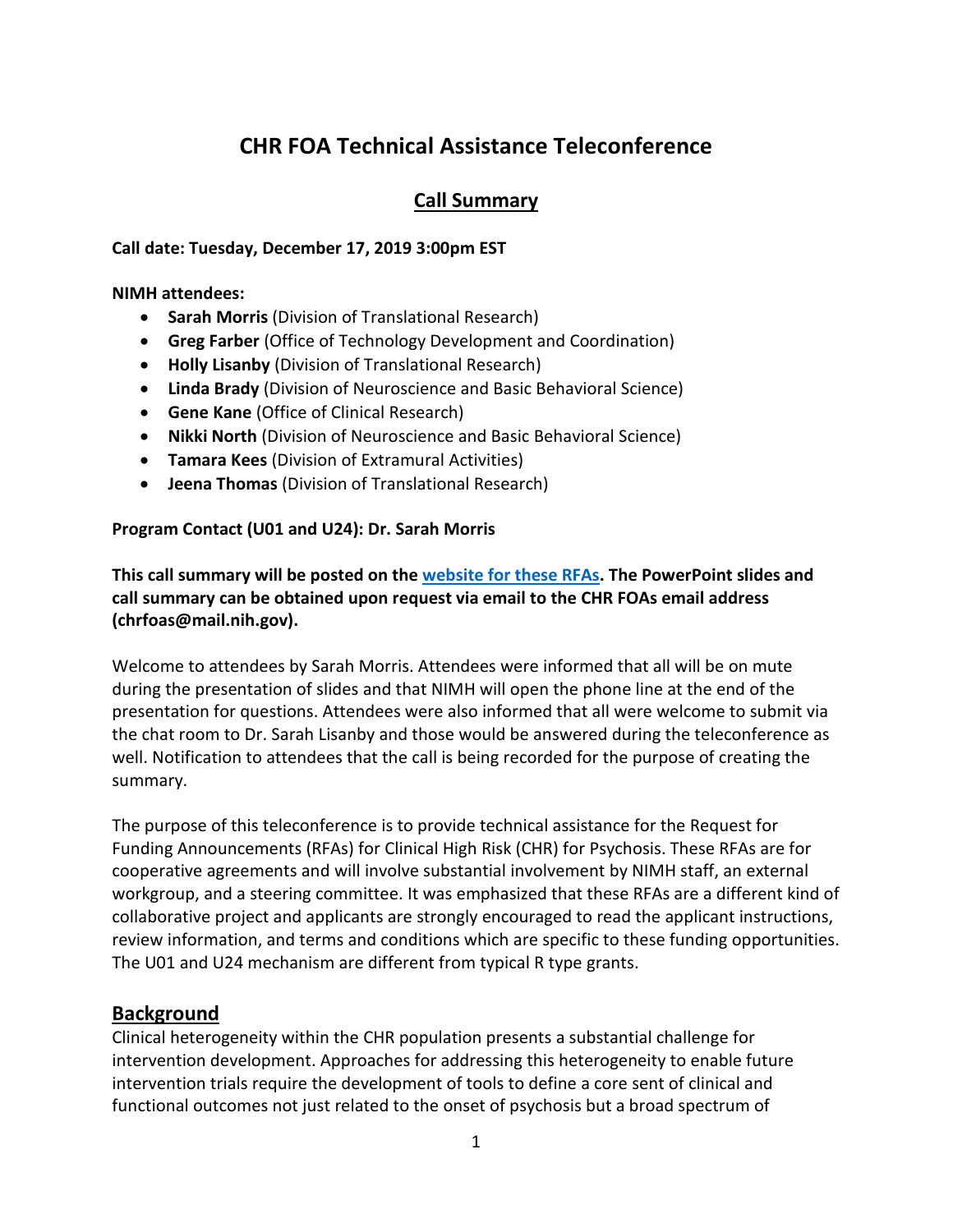outcomes and then to prospectively stratify individuals into more homogenous subtypes to predict the likelihood of those various clinical outcomes.

Right now, over 30 academic research centers and community clinics in the US conduct translational research studies of psychosis risk or provide evidence-based treatment for CHR individuals, so it is a growing area. The NIH Accelerating Medicines Partnership program is encouraging public-private partnerships to exploit CHR risk prediction and biomarker finding to support future clinical trials. (Dolgin, *Nat Rev Drug Discov* 2019; ["Accelerating Treatment](https://www.nimh.nih.gov/funding/grant-writing-and-application-process/concept-clearances/2019/accelerating-treatment-development-research-in-clinical-high-risk-for-psychosis.shtml)  [Development Research in Clinical High Risk for Psychosis"](https://www.nimh.nih.gov/funding/grant-writing-and-application-process/concept-clearances/2019/accelerating-treatment-development-research-in-clinical-high-risk-for-psychosis.shtml) NAMHC Concept Clearance, presented to open session of National Advisory Mental Health Council meeting, May 30, 2019).

# **Purpose**

The purpose of these RFAs specifically is to develop a set of validated tools including biomarkers, biomarker algorithms, and outcome measures, for selection of help-seeking/CHR subjects for enrollment in future clinical trials, to serve as readouts of early treatment effects, and/or to monitor disease progression and clinical and functional outcomes.

Timeline for both RFAs is as follows:

- Letter of intent due: December 31, 2019
- Applications due: January 31, 2020
- Scientific merit review: May 2020 (locus of review is NIMH)
- Advisory Council review: August 2020
- Earliest start date: September 2020

There are no late applications allowed under these RFAs so the continuous submission policies do not apply to these RFAs. There is only one submission date.

# **General Q&As applicable to both the U01 and U24**

# **Q. Will the RFAs be re-issued or submission dates added?**

A. There is no plan to re-issue the RFAs or add submission dates.

#### **Q. Are the set-aside amounts that are provided in the RFA for the full duration of the grant or only the first year?**

A. The set-asides are for the first year of the grant. Specifically, up to \$4 million total costs in year 1 of the U24 and a combined total of up to \$11 million total costs in year 1 of the U01(s). Subsequent years will be paid from general NIMH funds.

#### **Q. The set-aside amounts are a virtual cap on year 1 budgets. Should budgets for years 2-5 stay approximately within that ballpark or could they be higher if well-justified?**

A. Budgets for years 2-5 should stay within the same annual ballpark.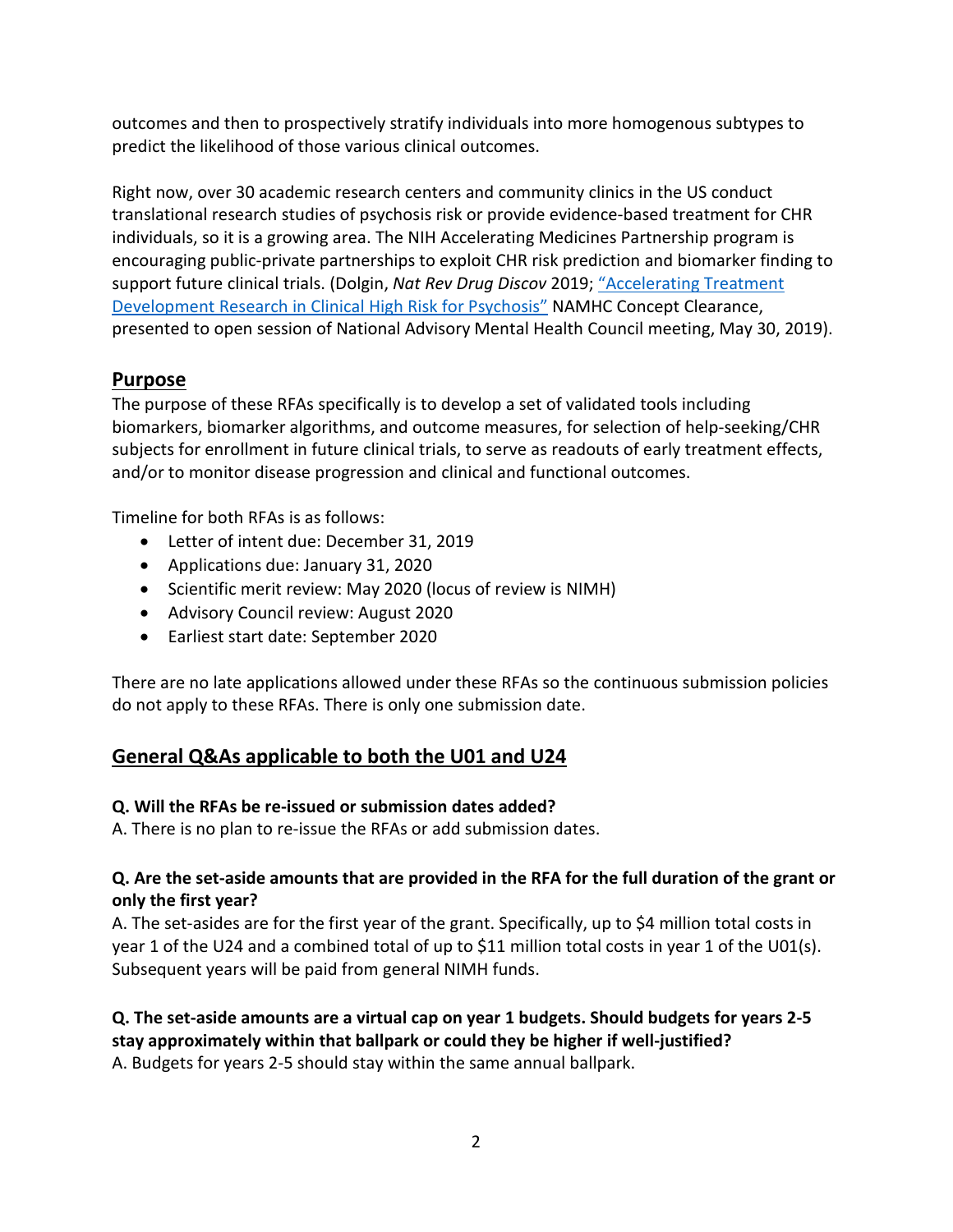## **Q. What is the governance structure and decision-making process for the network(s), DPACC, steering group, and external workgroups?**

A. We come back to the point about these being a cooperative agreement. This is a very collaborative process.

The CHR Steering Committee will serve as the operational governing board for the CHR Network(s) and the DPACC. The Steering Committee will include the U01 PI(s), the U24 PI(s), NIMH Program Officer, NIMH Project Scientist(s), and External Working Group members. External Working Group members will be identified after awards are issued. The Steering Committee will coordinate activities of the DPACC and Network(s), advise on research priorities, and participate in reviewing scientific progress of the project. *See Section VI.2: Award Administrative Information: Cooperative Agreement Terms and Conditions of Award and Section V. Application Review Information*

#### **Q. What are the page limits?**

A. Research strategy section is limited to 12 pages. *See NIH page limits tables (U01 and U24 appear in the "For R01, R03, R21, and all other Applications" sub-section of the table.)*

#### **Q. Are sub-contractors allowed to issue sub-contracts (i.e., are third-tier subcontracts allowed)?**

A. Third-tier subcontracts are highly discouraged and would only be allowable under unusual circumstances. Please contact Sarah Morris if you have an unusual circumstance before submission of your application

# **Q. Are applications from non-U.S. institutions allowable?**

A. Applications from foreign institutions are allowable for RFA-MH-20-340 (U01) but not for RFA-MH-20-341 (U24), but foreign components are allowed for the U24. *See Section III. 1. Eligible Applicants: Foreign Institutions.*

# **Q. Are appendices allowed?**

A. NIH policy regarding appendices [\(NOT-OD-17-098\)](https://grants.nih.gov/grants/guide/notice-files/NOT-OD-17-098.html) is applicable.

Specifically, only the following documents are permitted:

- Blank data collection forms, blank survey forms and blank questionnaire forms;
- Simple lists of interview questions;
- Blank informed consent/assent forms.

Letters of support are not considered an appendix and can be submitted as part of the research plan.

**Q. Could a large table of CHR studies used to select aggregated data be used in the appendix?**  A. No, we would expect the source of the CHR studies be part of the main application instead of an appendix.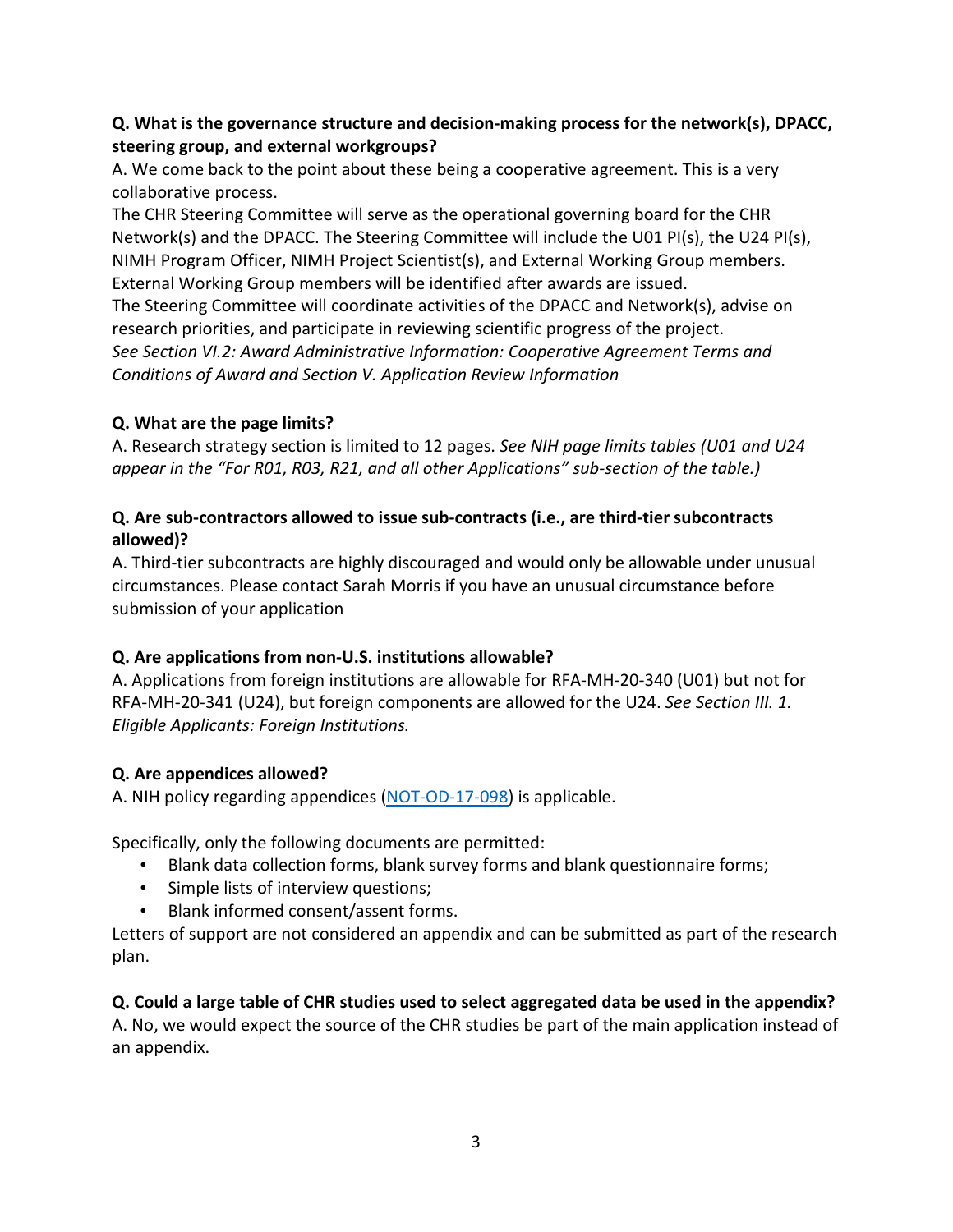#### **Q. Can an investigator be PI (or MPI) on both a U01 and a U24 application?**

A. No. *See Section III. 1. Eligible Applicants: Eligible Individuals.* The reason for this is because we want to encourage different expertise coming in under the U01 and U24. Once the grants have been awarded those teams will work together and we expect a high level of collaboration.

# **Q. Can an investigator be PI (or MPI) on a U01 or a U24 application and be co-investigator or consultant on another U01 or U24 application?**

A. Yes.

## **Q. Can an investigator be PI/MPI (or other role) on more than one application of the same type (***i.e.,* **U01 or U24)?**

A. Yes.

#### **Q. The deadline for LOI is very soon, is it required?**

A. No, it is optional. It is helpful for us to help plan with review but it is not required. The requirements for the letter are very minimal, so we do encourage it.

# **U24 Q&As**

## **Q. Should specific datasets to be used in the analysis of existing data be identified in the application?**

A. It isn't required that specific datasets be identified in the application, but doing so (and documenting that the investigator who controls the data agrees to share data) would help reviewers evaluate the feasibility of the planned analyses. It would be acceptable, however, to outline a plan for identify and selecting appropriate datasets and negotiating access to the data. Final decisions about the specific datasets to be included will be made by the steering committee in conjunction with the external working groups.

#### **Q. Should specific data types be proposed?**

A. Because the specific data types won't be finalized until after the grants are funded, applications should describe data infrastructure and pipelines necessary to gather, combine, store, and manipulate de-identified biomarker and clinical data as well as combined/multimodal data from multiple network sites in a timely manner. *See Section IV.2. Content and Form of Application Submission: Approach and Section V. Application Review Information: Investigators.*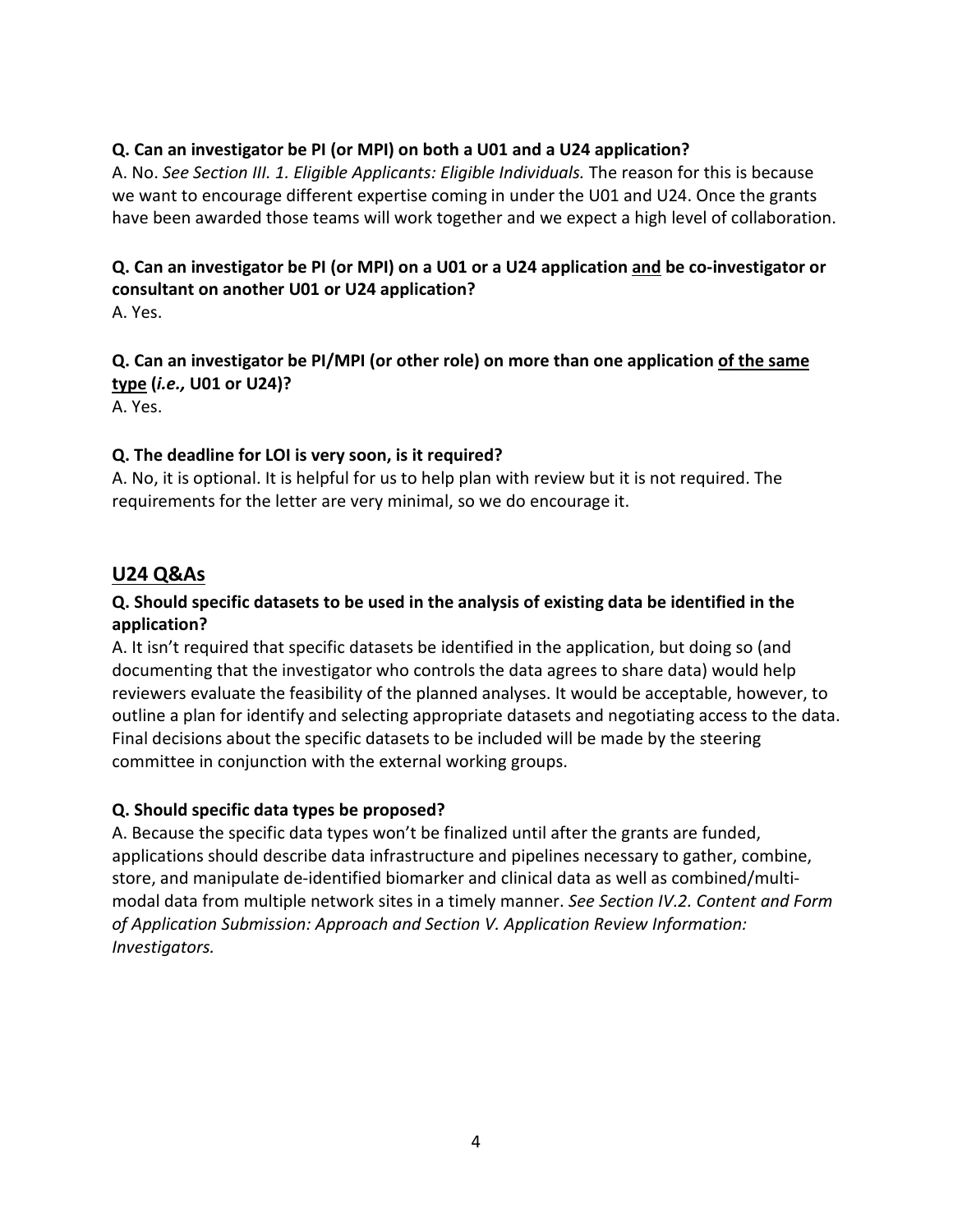## **Q. Will the data include blood biomarkers such as metabolomic, proteomics, etc. or would blood be collected and stored for future hypotheses relevant to clinical trials, as opposed to part of the multi-modal data used to develop biomarkers?**

A. It isn't possible to say for sure until the applications are reviewed and funded. U24 applicants should include descriptions of their capacity to handle and process data that they anticipate will be relevant to the scientific goals of the RFAs.

## **Q. If genetic variables are proposed, will the network sites acquire the blood and do analyses that are selected by consensus and then the specific variables of interest would be included in analyses by the U24?**

A. As a general principle, it's optimal for data processing and analysis to be done centrally (i.e., by the DPACC) to avoid adding site-related variability in processes.

## **Q. Question about the blood analyses. Who should budget for the transfer, storage, and analyses of the samples? DPACC or Network?**

A. The DPACC is not meant to be a tissue or blood bank but rather a data bank. Analyses that would need to be done would be done by the Network. Analyses of MRI, things that are intrinsically computational, are what the DPACC would be doing. Digital data would be transferred to the DPACC and would include results of the analysis of the sample as well as the scan data. Sites would do the analyses and then send the data to the DPACC. U01s would collect the tissue and send the digital data to the DPACC.

# **Q. What type of expertise is optimal for the study team?**

A. The team must be experienced in coordination and management of multi-site clinical studies. The team should be multidisciplinary and the application should reflect the team's background in acquisition, processing, aggregation, and analysis of multi-modal biomarker and clinical data, as well as study coordination and data dissemination.

The team members must have experience and expertise in:

- bioinformatics and large-scale longitudinal studies, including cloud computing and data science;
- establishment of cut-points that define subjects, at the individual level, who meet criteria for biomarker prediction/outcomes; and
- an understanding of the criteria needed for application of biomarker and/or clinical algorithms to inform planning of future clinical trials.

See *Section IV.2. Content and Form of Application Submission* and *Section V. Application Review Information: Investigators*

# **Q. In Section 2.1.2 of the RFA: "Applications in response to this FOA are encouraged to engage thought leaders in bioinformatics and large-scale multi-site longitudinal studies of multi-modal biomarker predictors…": What is meant by "thought leaders" and what would their role be?**

A. The intent of this statement is to encourage applicants to seek out any appropriate additional expertise that the team might need to develop a state-of-the-art informatics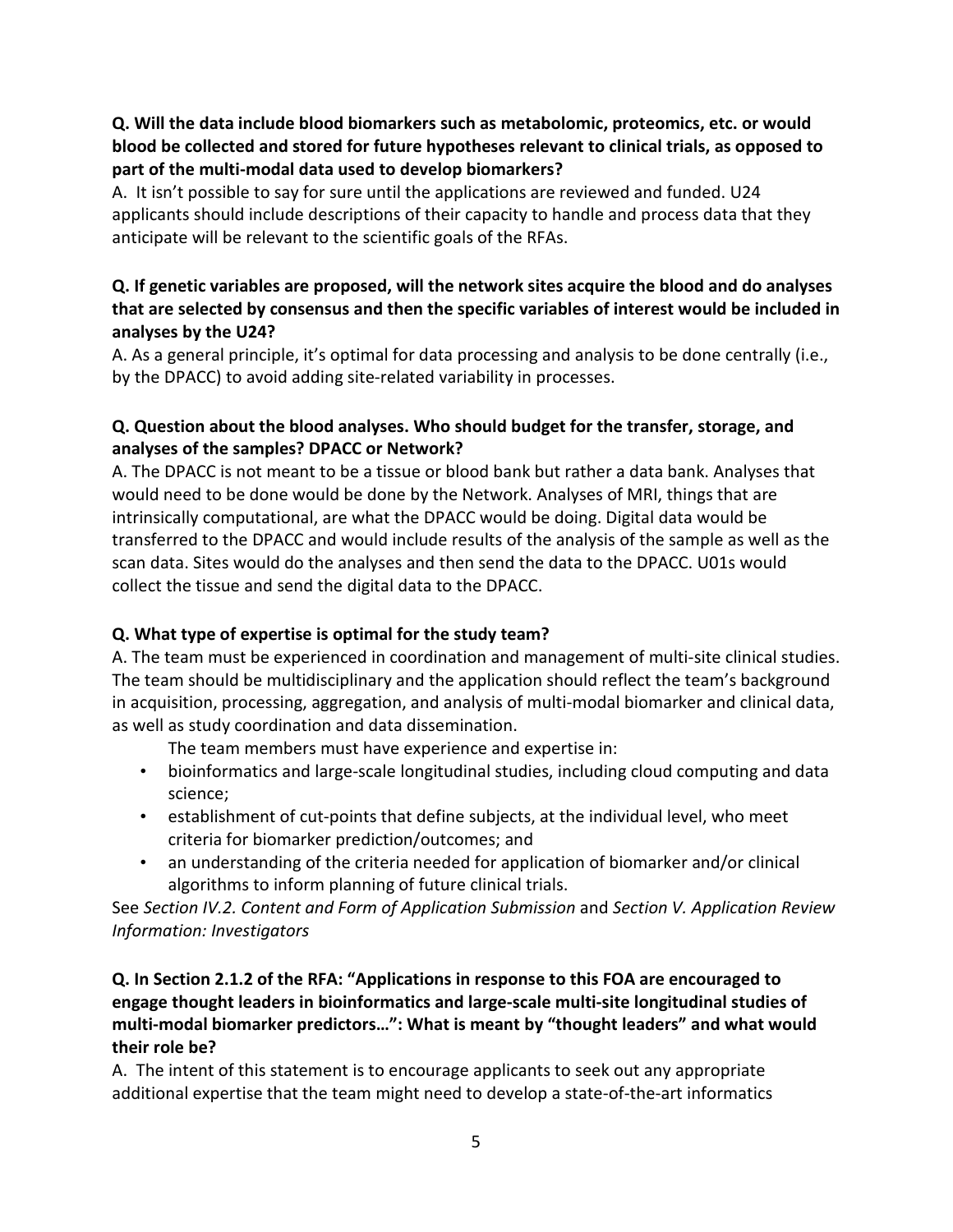infrastructure. It would be up to the study team to decide whether or not to engage experts in this way and to define their role.

## **Q. Could you clarify further the role of the DPACC in setting up standardized measures, protocols along with training relevant to the U01?**

A. The way it's written in the RFA, we give that responsibility to the DPACC (U24) to do it in a very centralized way but it will be done collaboratively with the Network sites. U01 should budget to train staff at their individual sites, rather than expect the DPACC to send someone out to the sites to train people, however it will depend on the details once the network is established.

# **Q. Could non-NIMH funded data be submitted to DPACC that is consistent with the protocol?**

A. Data collected outside the network (not funded by NIMH) would likely be welcome to be deposited to the [NIMH Data Archive](https://nda.nih.gov/) directly, which will serve as the informatics framework for the U24, and then that data could be aggregated with the new data collected that will be submitted to DPACC.

# **Q. How many U24s are you planning to fund?**

A. Only one U24 will be funded and this DPACC would be expected to work with both networks if two U01s are funded

# **U01 Q&A**

**Q. How many networks do you plan to fund?** A. 1 or 2

# **Q. The RFA says that the network(s) should focus on rapidly recruiting "a sufficient number of participants." What is a sufficient number?**

A. The number of participants will depend on the types of data proposed to be collected and the statistical power needed to achieve the scientific aims. If proposed data types are lowburden/high throughput, total sample size might be more than 1,000.

# **Q. Is it allowable to propose a clinical trial?**

A. No. Both of these RFAs are designated "No Clinical Trials Allowed. Trials to test for efficacy or effectiveness of interventions are not allowed. Studies that use clinical trial methodology to answer questions about predictive biomarkers are also not allowed. Applications that include a clinical trial will not be reviewed.

# **Q. Should applicants expect that the usual policy requiring a single IRB for multisite studies applies?**

A. Yes, a network should plan to use a single IRB. If 2 different U01s are funded, it is not expected that both would use the same IRB. We anticipate that the U24 would have its own IRB.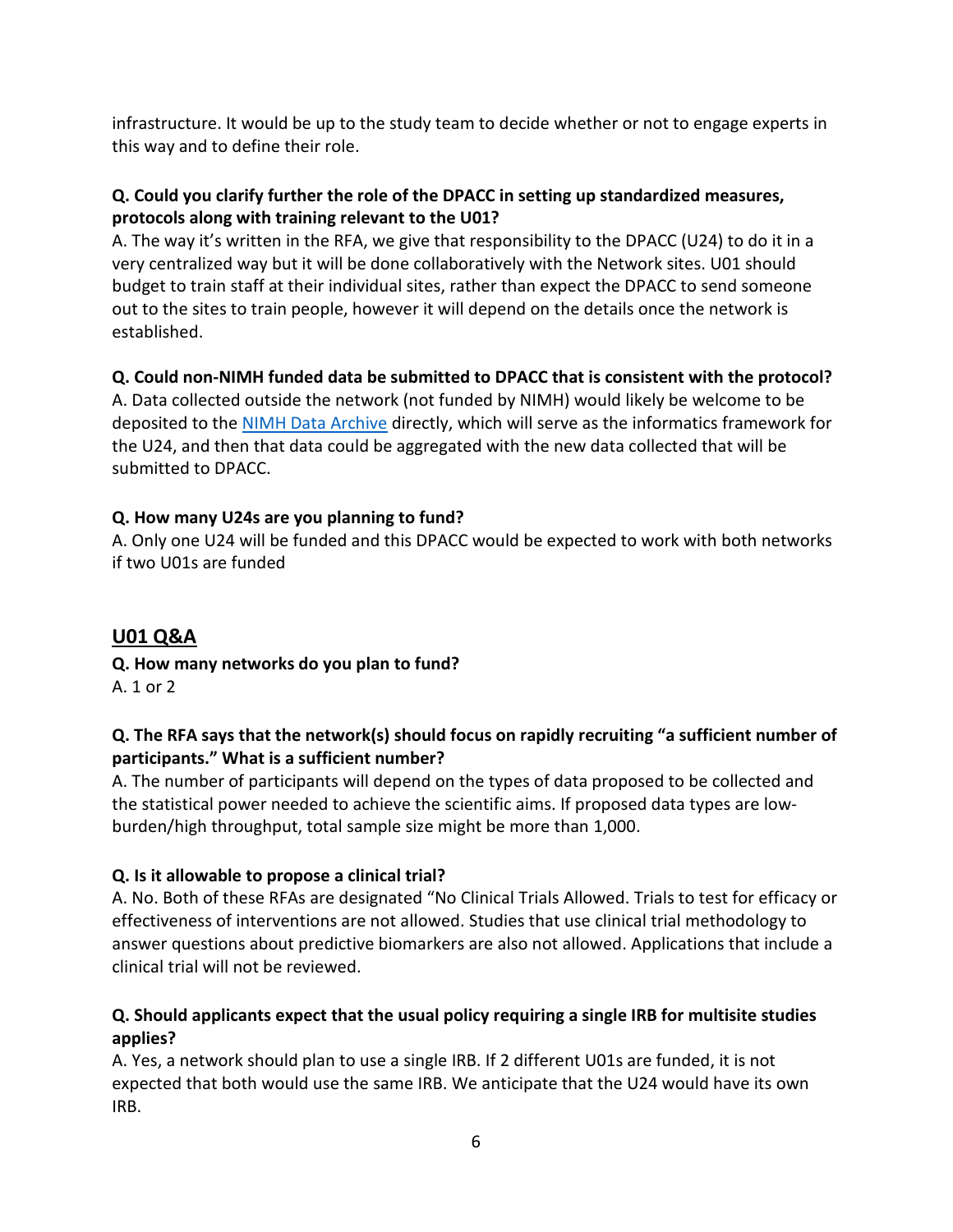#### **Q. Can a site be included in more than one U01 application?**

A. Yes, however, if both U01s are funded, the site would need to discontinue participating in one of the U01s (or it may be possible to negotiate ongoing participation in both networks if duplicative expenses can be avoided).

## **Q. The U01 Network RFA refers to the variety of outcomes "beyond psychosis." Does "beyond" psychosis mean "in addition to" the emergence of psychosis or does it mean that applicants should not propose to capture emergence of psychosis as one the several outcomes?**

A. It means "in addition to" the emergence of psychosis, to capture the full range of clinical outcomes and possible predictors of those diverse outcomes.

#### **Q. Should specific data types be proposed?**

A. Applicants should propose a preliminary core assessment battery, including measures of baseline characteristics and illness features, multimodal biomarkers, and symptomatic and functional outcomes and justify the proposed measures in terms of reliability and validity, participant burden, and utility for dissecting the heterogeneity of CHR outcomes. The applicant should describe the frequency and method of assessment, training required to administer measures, and the appropriateness of the measures for use in diverse populations. The final assessment battery will be determined in partnership with the NIMH and external

#### working groups.

*See Section IV.2. Content and Form of Application Submission: Approach and Section V. Application Review Information*

**Q. Given likely delays in initiating data collection due to post-award consultation and protocol revisions, should U01 applicants indicate that the study will be Delayed Onset with regard to Human Subjects Protections or should U01 applications include the PHS Human Subjects and Clinical Trials Information form based on the network's preliminary proposed research in the application?**

#### **How should this anticipated delay be handled in the year 1 budget?**

A. The network studies should not be marked as delayed onset. The Human Subjects and Clinical Trials Information form should be completed based on the proposed research. It's reasonable to include a period of protocol finalization, along with other estimated start-up costs, in the year 1 budget.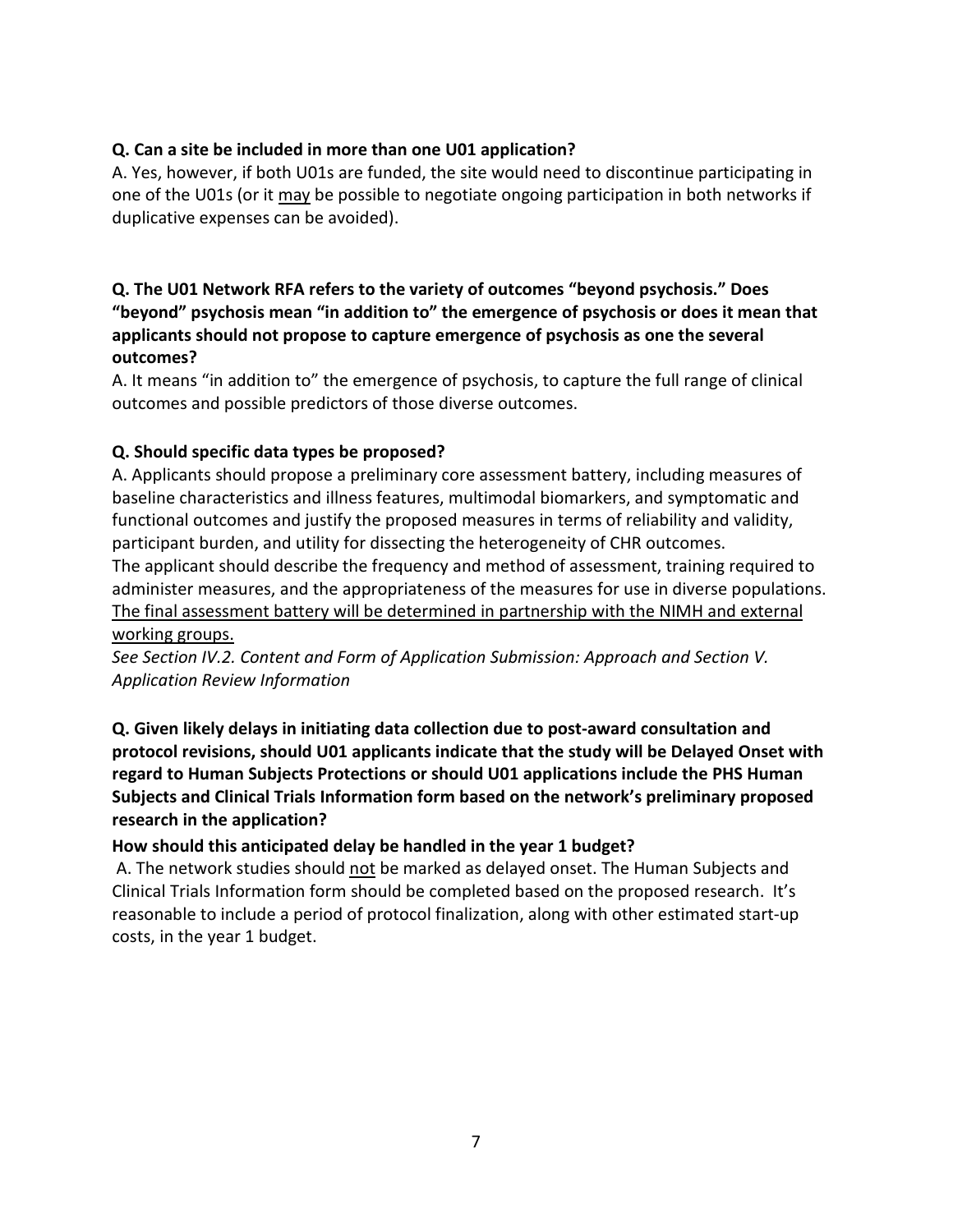**Q. The RFA refers to the** *network's* **information technology systems (p 10). Should applicants budget for their own information technology systems or should they plan to use the information technology systems supplied by the DPACC?**

**Similarly, one of the U01 review criteria is "Does the application include a data workflow designed to collect and aggregate data and provide data to the DPACC?" Does the "aggregate" part suggest that Network hub will be expected to operate its own electronic data capture/information technology system?**

A. U01 applications should budget for and describe their plans for an information technology system that will allow data to flow quickly from the data collection sites to the DPACC (this could be directly or via a hub within the network). Before these plans are finalized and implemented, the network will need to coordinate with the DPACC to ensure smooth data transfer.

#### **Q. How critical is it to have US sites involved in the U01 submission? Are US based sites viewed as critical to the application?**

A. Applications from non-US institutions are allowed under the U01 RFA. It makes sense to think about it the same way you'd think about it for any other application coming from a non-US site. You would want to have a strong argument for why the non-U.S. site is optimal for the research and address any differences in the healthcare system that might relate to the interpretability of the findings. We encourage submission of the best applications, regardless of location. The review process will address the justification of the international site, including uniqueness of expertise, access to the participant population, and diversity of CHR and trajectories, all of which are critical.

# **Q. The network should budget for the electronic data capture system that transfers to DPACC, is that correct?**

A. Yes. The DPACC will budget what they need for the data processing, aggregation, duration, and analysis.

#### **Q. Given the parallel timelines of the U01 and U24, assuming both start at the same time, what is the expected timeline for data analysis by the U24 of newly collected data?**

A. One of the first tasks for the U24 is looking at already collected data and so the U24 would not be receiving newly collected data until the network is functioning. We envision a phased approach where the U24 would start with already existing data. We realize the timing is a little difficult given that the network will have to get up and running. We do expect that to go pretty quickly and hope that there will be a lot of attention dedicated in the very early months of the U24 to analyze the existing data so any new discoveries coming out of that data could be integrated with the work to be done by the network.

# **Q. Can you comment more about trajectories? What sort of timeframes? Weeks? Months? Would this be chosen in consideration of the length of a typical randomized control trial?** A. These are not randomized control trials. This is cohort collection and characterization, phenotyping, and monitoring over time for longitudinal trajectory of clinical status and